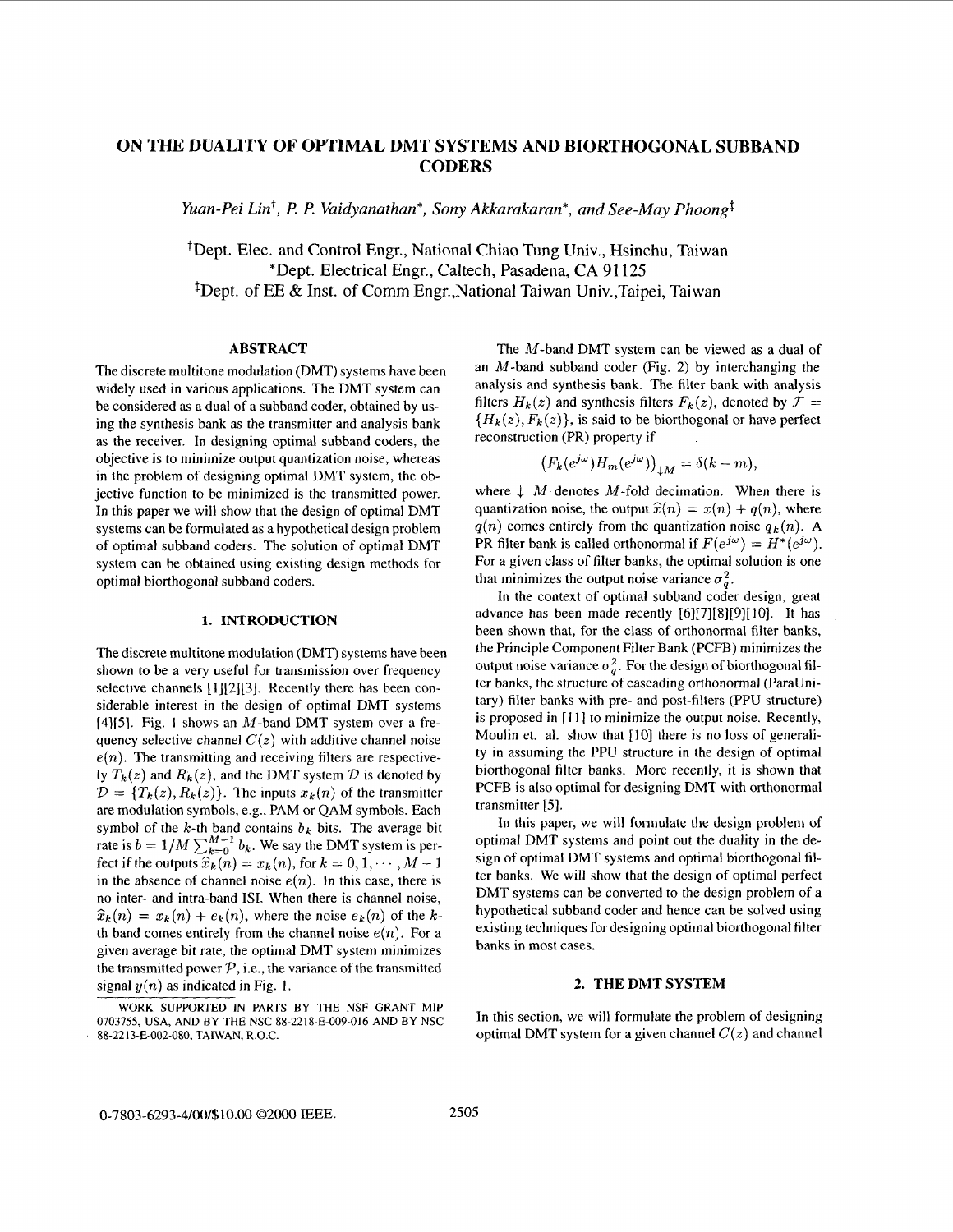

Figure 1: An M-band DMT system over a frequency selective channel  $C(z)$  with additive channel noise  $e(n)$ .



Figure 2: An M-band subband coder.

noise  $e(n)$ . For simplicity, we assume  $x_k(n)$  are PAM symbols. Each of the symbols  $x_k(n)$  of the k-th band carries *b<sub>k</sub>* bits. The average bit rate is  $b = 1/M \sum_{k=0}^{M-1} b_k$ . In this case, the probability of symbol error of the  $k$ -band is related to  $b_k$ , the variance of k-th band symbols  $\sigma_{x_k}^2$  and the k-th output noise variance  $\sigma_{e_k}^2$  by

$$
P_e(k) = 2(1 - 2^{-b_k})Q\left(\sqrt{\frac{3\sigma_{x_k}^2}{(2^{2b_k} - 1)\sigma_{e_k}^2}}\right),
$$

where  $Q(y) =$ probability of error  $P_e$  for all bands, we have  $\int_{u}^{\infty} e^{-t^2/2} dt$ , for  $y \ge 0$ . Given a fixed

$$
\sigma_{x_k}^2 = g(P_e, b_k) \sigma_{e_k}^2, \qquad (1)
$$

where 
$$
g(P_e, b_k) = \left[Q^{-1}\left(\frac{P_e}{2(1-2^{-b_k})}\right)\right]^2 \frac{2^{2b_k}-1}{3}
$$
.

*Transmitted power.* Assuming the input modulation symbols  $x_k(n)$  are white and uncorrelated, which can always be done with proper interleaving. The transmitted power *P* is given by

$$
\mathcal{P} = \sum_{k=0}^{M-1} ||t_k||_2^2 \sigma_{x_k}^2, \qquad (2)
$$

where  $||t_k||_2^2 = \sum_n |t_k(n)|^2$  is the energy of the k-th transmitting filter. On the other hand, the output noise of the  $k$ -th

band is  $\sigma_{e_k}^2 = \int_0^{2\pi} S_{ee}(e^{j\omega}) |R_k(e^{j\omega})|^2 \frac{d\omega}{2\pi}$ , where  $S_{ee}(e^{j\omega})$ is the power spectrum of the channel noise  $e(n)$ . Using (1)  $x(n)$  and the above expression for  $\sigma_{e_k}^2$ , we obtain the following  $\triangleright$  expression for the transmitted power

$$
\mathcal{P} = \sum_{k=0}^{M-1} g(P_e, b_k) ||t_k||_2^2 \int_0^{2\pi} S_{ee}(e^{j\omega}) |R_k(e^{j\omega})|^2 \frac{d\omega}{2\pi}
$$
\n(3)

# **3. OPTIMAL BIORTHOGONAL SUBBAND CODERS**

An M-band filter bank  $\mathcal{F} = \{H_k(z), F_k(z)\}\$ is as shown in Fig. 2. The quantization noises  $q_k(n)$  are usually assumed to be wide sense stationary random processes that are white, zero mean and uncorrelated. The variance of the output quantization noise  $q(n)$  is given by

$$
\sigma_q^2 = \sum_{k=0}^{M-1} ||f_k||_2^2 \sigma_{q_k}^2,
$$

where  $||f_k||_2^2 = \sum_n |f_k(n)|^2$  is the energy of the *k*-th synthesis filter. The variance of the  $k$ -th quantization noise  $q_k(n)$  is related to the variance of the k-th subband signal  $v_k(n)$  by a distortion function,

$$
\sigma_{q_k}^2 = D(b_k) \sigma_{v_k}^2,
$$

where  $b_k$  is the number of bits allocated to the  $k$ -th subband. An example of the distortion function is  $D(b_k) = c2^{-2b_k}$  in the high bit rate case. The variance of the  $k$ -th subband signal  $\sigma_{v_k}^2$  is given by  $\sigma_{v_k}^2 = \int_0^{2\pi} S_{xx}(e^{j\omega}) |H_k(e^{j\omega})|^2 \frac{d\omega}{2\pi}$ , where  $S_{xx}(e^{j\omega})$  is the input power spectrum. Therefore,

$$
\sigma_q^2 = \sum_{k=0}^{M-1} D(b_k) ||f_k||_2^2 \int_0^{2\pi} S_{xx}(e^{j\omega}) |H_k(e^{j\omega})|^2 \frac{d\omega}{2\pi} \tag{4}
$$

*Principle Component Filter Banks (PCFB).* In recent years, great advance has been made in the study of optimal orthonormal filter banks or the so-called Principle Component Filter Banks (PCFB) *[6][8][9],* . The development is based on the majorization theorem. Given 2 ordered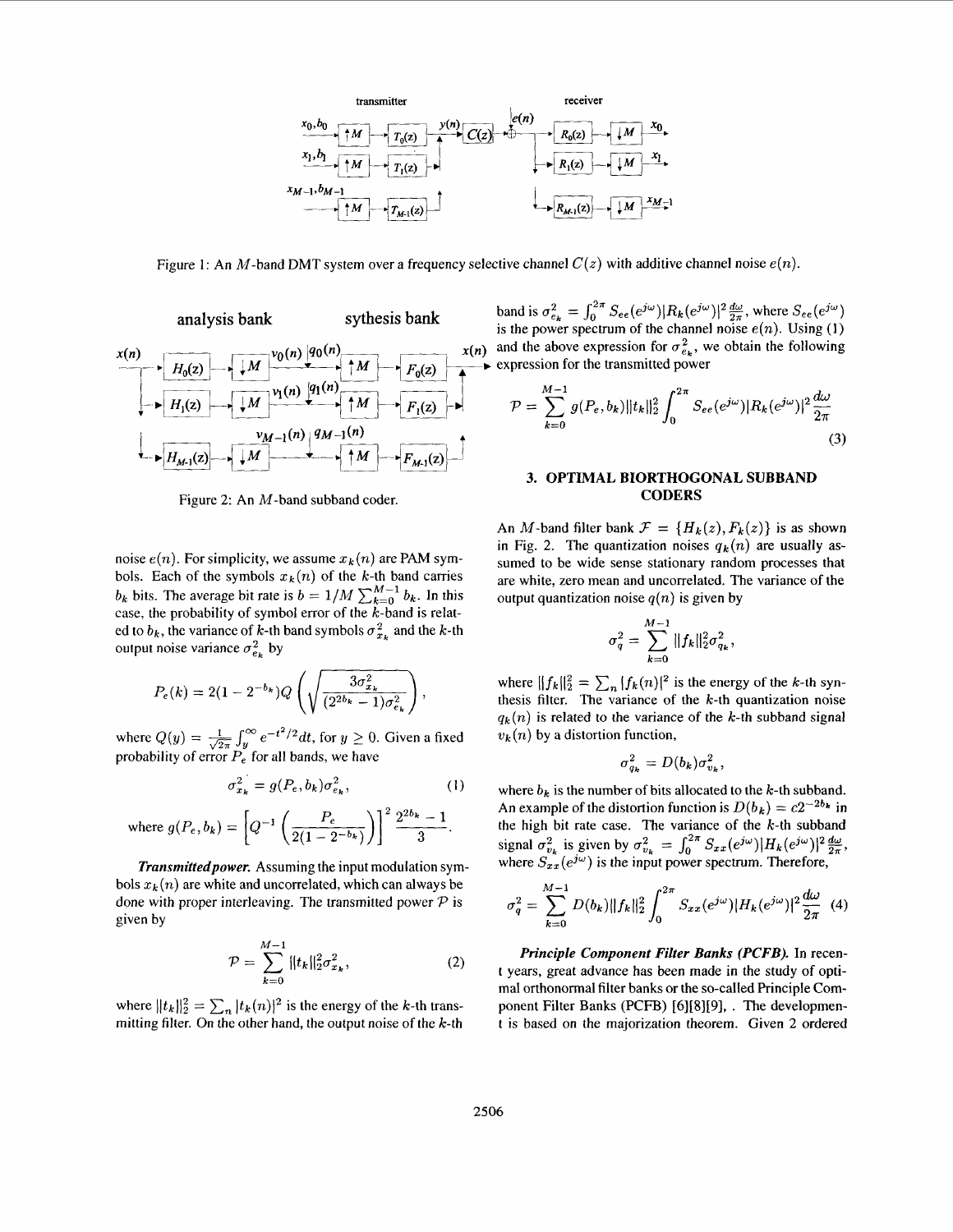sequences  ${a_n}_{n=0}^{M-1}$  and  ${b_n}_{n=0}^{M-1}$  with  $a_n \ge a_{n+1}$  and  $b_n \ge b_{n+1}$ , we say  $\{a_n\}_{n=0}^{M-1}$  majorizes  $\{b_n\}_{n=0}^{M-1}$  if

$$
\sum_{n=0}^{N} a_n \ge \sum_{n=0}^{N} b_n, \ 0 \le N \le M-1,
$$

with equality when  $N = M - 1$ .

Consider a class of filter banks C. The class can be the collection of FIR filter banks or the set of ideal filter banks. A filter bank  $F$  in the class  $C$  is a PCFB for the given input  $S_{xx}(e^{j\omega})$  if the set  $\{\sigma_{v_k}^2\}_{k=0}^{M-1}$  formed by its subband variances majorizes the set  $\{\sigma_{\nu_k}^{i2}\}_{k=0}^{M-1}$  formed by the subband variances of any other filter bank  $\mathcal{F}'$  in the class  $\mathcal{C}$ . The PCFB, when it exists, minimizes the output quantization noise in (4). This result does not require that  $q_k(n)$  be white and uncorrelated. Also the PCFB is optimal for any given bit allocation. In particular, it is optimal under optimal bit allocation.

*Prefilters for Orthonormal Filter Banks.* To minimize the quantization noise or to maximize the coding gain, [ **1 13**  considers a class of biorthogonal filter banks by cascading orthonormal or paraunitary (PU) filter banks with pre- and post filters (Fig. 3). This will be called PPU structure. The



Figure 3: An M-band filter bank with pre-filter  $P(z)$  and post filter  $1/P(z)$ .

analysis and synthesis filters of the biorthogonal filter banks are of the form

$$
H_k(e^{j\omega}) = P(e^{j\omega})P_k(e^{j\omega}), \quad F_k(z) = \frac{P_k^*(e^{j\omega})}{P(e^{j\omega})}, \quad (5)
$$

where  $\{P_k(e^{j\omega}), P_k^*(e^{j\omega})\}$  form an orthonormal filter bank. Under high bit rate assumption  $D(b_k) = c2^{-2b_k}$  and optimal bit allocation, it is shown that  $[11]$  the optimal prefilter  $P(e^{j\omega})$  should be the half whitening filter for the input power spectrum  $S_{xx}(e^{j\omega})$ , *i.e.*,

$$
P(e^{j\omega}) = 1/S_{xx}^{1/4}(e^{j\omega}).
$$

Furthermore,  $\{P_k(e^{j\omega}), P_k^*(e^{j\omega})\}$  should be the PCFB for the input power spectrum  $\sqrt{S_{xx}(e^{j\omega})}$ . That is, the design problem decouples as 2 problems: the problem of designing a half whitening filter for  $S_{xx}(e^{j\omega})$  and the problem of designing the PCFB for  $\sqrt{S_{xx}(e^{j\omega})}$ .

*Optimal Biorthogonal Filter Banks.* More recently, Moulin et. al. [10] shows that it is not a loss of generality assuming the PPU structure in designing optimal biorthogonal subband coders. It is shown in **[IO]** that, for the objective function in **(4),** we can consider filter banks that is the cascade of an orthonormal (paraunitary) filter bank with pre-filter  $P(e^{j\omega})$  and post filter  $1/P(e^{j\omega})$  as in Fig. 3. The problem of designing optimal biorthogonal filter banks can be decoupled as the problem of designing a half whitening filter and a PCFB. Without assuming optimal bit allocation, this is true in most cases [10]. Only in some pathological cases, the function  $D(\cdot)$  is subject to the following conditions:  $D(\cdot)$  is strictly positive, strictly convex, and  $\ln(D(\cdot))$ is concave. The high bit rate model  $D(b_k) = c2^{-2b_k}$  is an example that satisfies the above assumptions.

#### **4. OPTIMAL BIORTHOGONAL DMT SYSTEM**

It is known that, when the channel  $C(z)$  is ideal we can obtain a perfect  $M$ -band DMT from an  $M$ -band filter bank by using the synthesis bank and analysis bank of an  $M$ -band PR filter bank as the transmitter and receiver. In particular, given a PR filter bank  $\mathcal{F} = \{H_k(z), F_k(z)\}\$  the DMT system  $\mathcal{D} = \{F_k(z), H_k(z)\}\$  with transmitting filters  $F_k(z)$ and receiving filters  $H_k(z)$  is perfect. For frequency selective channels, the connection can be made more general as follows:

**Theorem 1** *A* filter bank  $\mathcal{F} = \{H_k(z), F_k(z)\}\$  is biorthog*onal if and only if the DMT system* 

$$
\mathcal{D} = \{F_k(z), H_k(z)/C(z)\}
$$

*is perfect over a possibly non ideal channel*  $C(z)$ *.* 

For every PR filter bank  $\mathcal{F} = \{H_k(z), F_k(z)\}\$ , there is an associated perfect DMT  $\mathcal{D} = \{F_k(z), H_k(z)/C(z)\}.$ 

*Orthonormal Transmitter.* In an orthonormal filter bank with synthesis filters  $F_k(e^{j\omega})$ , the analysis filters are simply  $F_{\mu}^{*}(e^{j\omega})$ . Consider the DMT system with transmitting filters  $T_k(z) = F_k(z)$ , where  $F_k(z)$  are the synthesis filters of an orthonormal filter bank  $\{F_k^*(z), F_k(z)\}$ . The receiving filters, by Theorem 1, are given by  $F^*(e^{j\omega})/C(e^{j\omega})$ . For the class of DMT system with orthonormal transmitters, the design problem can be converted to the problem of designing an optimal orthonormal filter bank for an appropriately defined power spectrum [4]. More recently, it has been shown that the design of the optimal DMT system of this class can be further formulated as a PCFB design problem. The optimal DMT system with orthonormal transmitter can be obtained by choosing the associated orthonormal filter bank  $\mathcal{F} = \{F_k^*(z), F_k(z)\}\$ to be the PCFB for the input power spectrum  $S_{ee}(e^{j\omega})/|C(e^{j\omega})|^2$ . In the following we